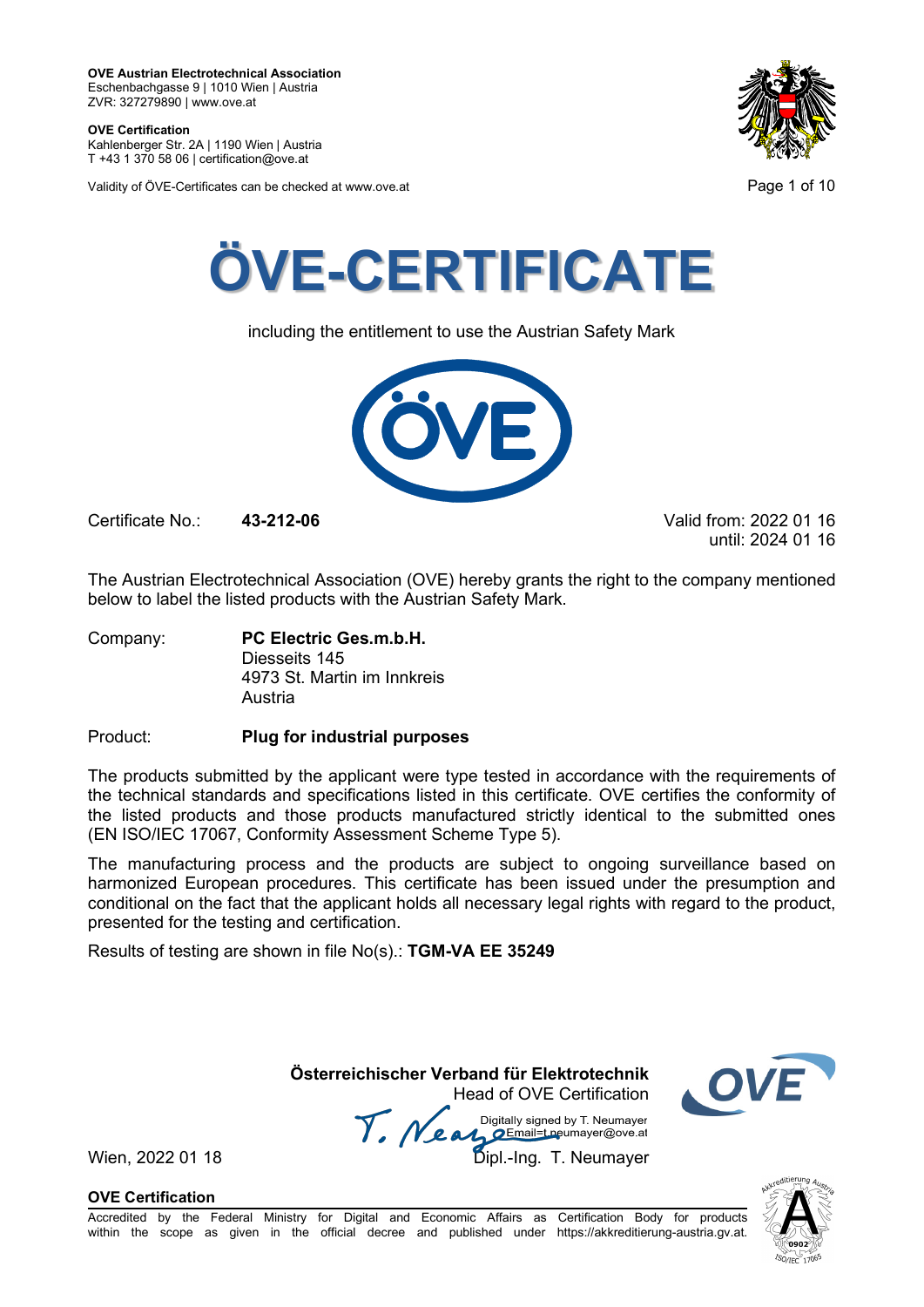

### **Manufacturer:**

PC Electric Ges.m.b.H. Diesseits 145 4973 St. Martin im Innkreis Austria

### **Factory location(s):**

PC Electric Ges.m.b.H. Diesseits 145 4973 St. Martin im Innkreis Austria

### **Tested and certified according to:**

ÖVE/ÖNORM EN 60309-1:2013-03-01 ÖVE/ÖNORM EN 60309-2:2013-03-01 IEC 60309-1:1999 + A1:2005 + A2:2012 IEC 60309-2:1999 + A1:2005 + A2:2012

This certificate is the basis for the EU Declaration of Conformity and the CE Marking by the manufacturer or his agent and shows the conformity of the certified product(s) with the listed standards as defined by the **EU Low-Voltage Directive 2014/35/EU**. For the presumption of conformity according to Art. 12 with the safety objectives according to Art. 3 of the Directive, transitional periods given in the Official Journal of the European Union have to be observed.

# **Product: Plug for industrial purposes**

| <b>Type designation:</b><br>Rating:                                                                          | Trademark:                    |
|--------------------------------------------------------------------------------------------------------------|-------------------------------|
| 023<br>Rated current: 32 A<br>$2P+E$<br>IP44 or IP44/IP54<br>plug<br>screw terminals<br>see typelist         | PCE / ELCEE / SIROX / METECEE |
| 8023<br>Rated current: 32 A<br>$2P+E$<br>IP44 or IP44/IP54<br>angled plug<br>screw terminals<br>see typelist | PCE / ELCEE / SIROX / METECEE |
| <b>OVE Certification</b>                                                                                     |                               |

Certificate No.: 43-212-06 Date: 2022 01 18 Page 2 of 10

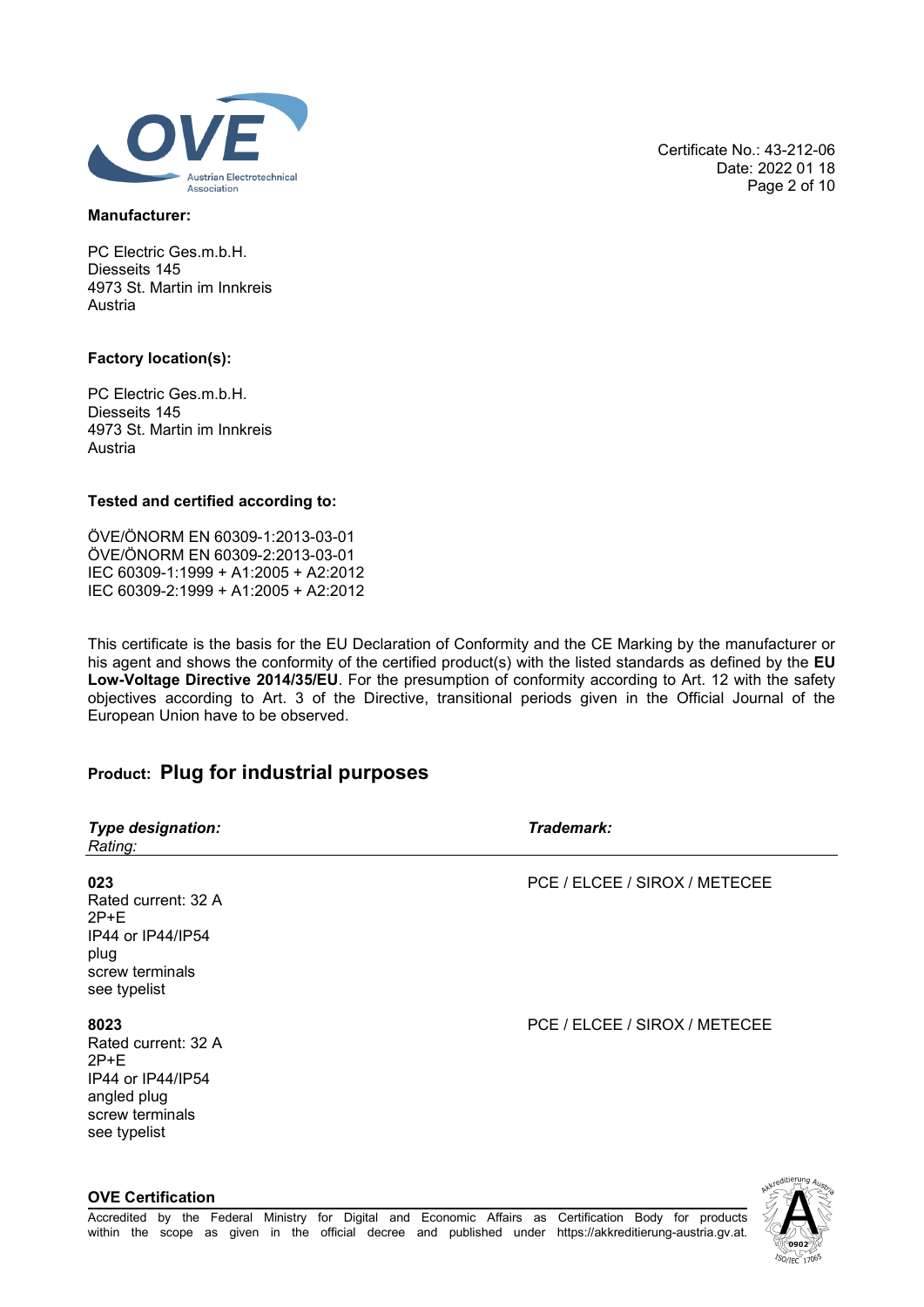

Rated current: 32 A 3P+E IP44 or IP44/IP54 plug screw terminals see typelist

Rated current: 32 A 3P+E IP44 or IP44/IP54 phase inverter straight screw terminals see typelist

Rated current: 32 A 3P+E IP44 or IP44/IP54 phase inverter angled screw terminals see typelist

Rated current: 32 A 3P+E IP44 or IP44/IP54 angled plug screw terminals see typelist

Rated current: 32 A 3P+N+E IP44 or IP44/IP54 plug screw terminals see typelist

Rated current: 32 A 3P+N+E IP44 or IP44/IP54 phase inverter straight screw terminals see typelist

**OVE Certification**

Certificate No.: 43-212-06 Date: 2022 01 18 Page 3 of 10

### **024** PCE / ELCEE / SIROX / METECEE

**7024** PCE / ELCEE / SIROX / METECEE

**7424** PCE / ELCEE / SIROX / METECEE

**8024** PCE / ELCEE / SIROX / METECEE

**025** PCE / ELCEE / SIROX / METECEE

**7025** PCE / ELCEE / SIROX / METECEE

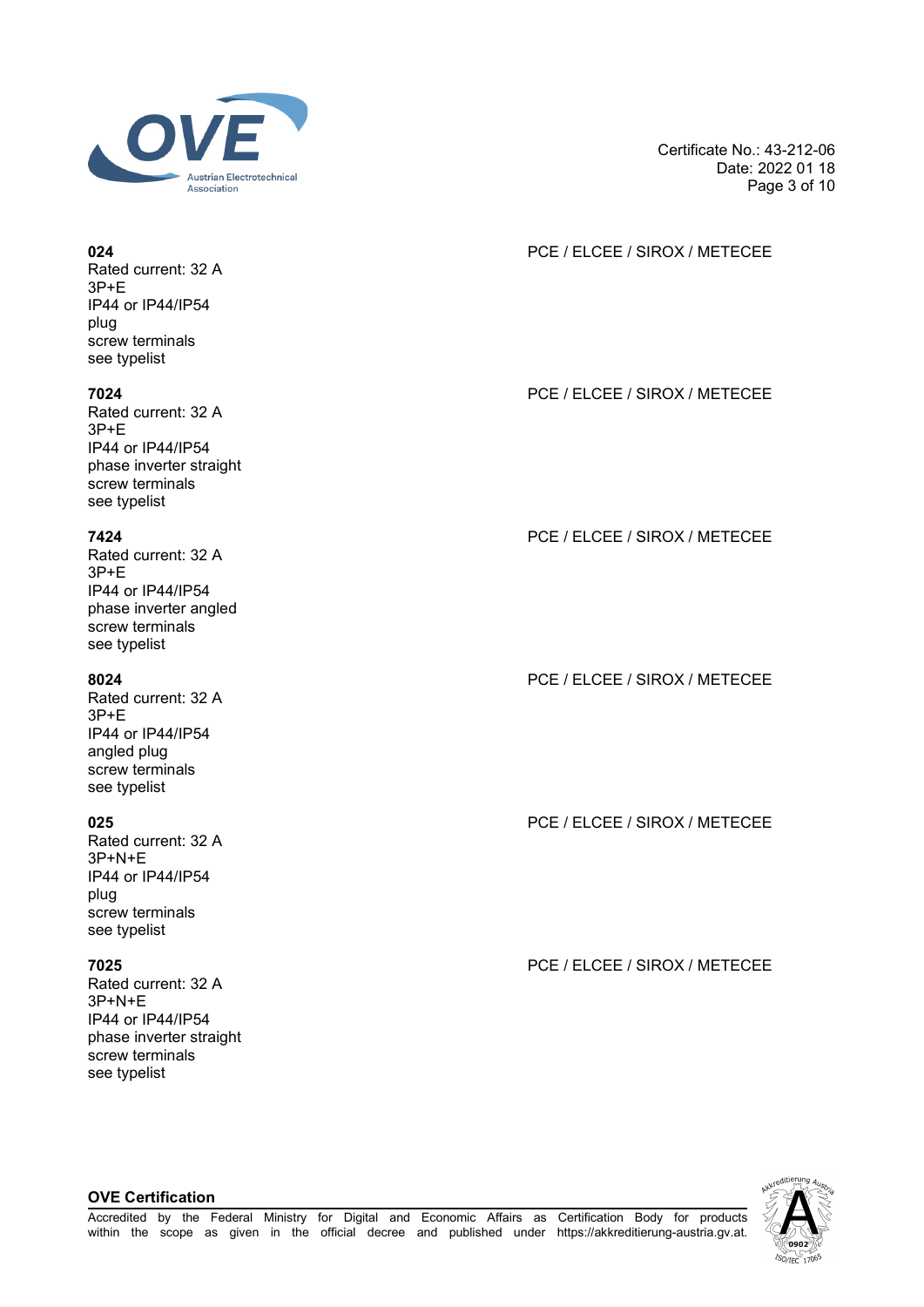

Certificate No.: 43-212-06 Date: 2022 01 18 Page 4 of 10

## **7425** PCE / ELCEE / SIROX / METECEE

**8025** PCE / ELCEE / SIROX / METECEE

**0232** PCE / ELCEE / SIROX / METECEE

**80232** PCE / ELCEE / SIROX / METECEE

**0242** PCE / ELCEE / SIROX / METECEE

**70242** PCE / ELCEE / SIROX / METECEE



Rated current: 32 A 3P+N+E IP44 or IP44/IP54 phase inverter angled screw terminals see typelist

Rated current: 32 A 3P+N+E IP44 or IP44/IP54 angled plug screw terminals see typelist

Rated current: 32 A 2P+E IP67 or IP66/IP67 plug screw terminals see typelist

Rated current: 32 A 2P+E IP67 or IP66/IP67 angled plug screw terminals see typelist

Rated current: 32 A 3P+E IP67 or IP66/IP67 plug screw terminals see typelist

Rated current: 32 A 3P+E IP67 or IP66/IP67 phase inverter straight screw terminals see typelist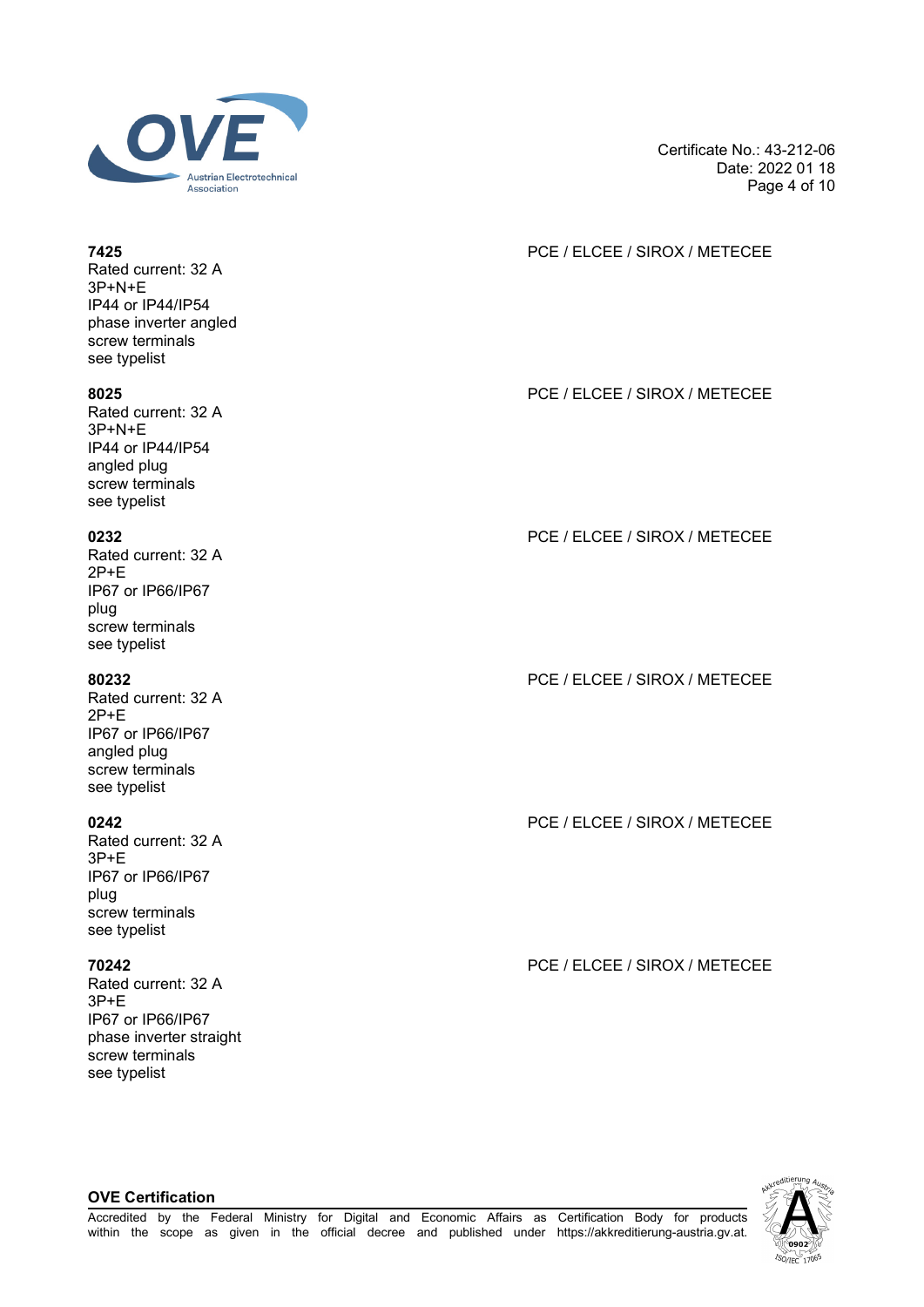

Rated current: 32 A 3P+E IP67 or IP66/IP67 phase inverter angled screw terminals see typelist

Rated current: 32 A 3P+E IP67 or IP66/IP67 angled plug screw terminals see typelist

Rated current: 32 A 3P+N+E IP67 or IP66/IP67 plug screw terminals see typelist

Rated current: 32 A 3P+N+E IP67 or IP66/IP67 phase inverter straight screw terminals see typelist

Rated current: 32 A 3P+N+E IP67 or IP66/IP67 phase inverter angled screw terminals see typelist

Rated current: 32 A 3P+N+E IP67 or IP66/IP67 angled plug screw terminals see typelist

**OVE Certification**

Certificate No.: 43-212-06 Date: 2022 01 18 Page 5 of 10

### **74242** PCE / ELCEE / SIROX / METECEE

**80242** PCE / ELCEE / SIROX / METECEE

# **0252** PCE / ELCEE / SIROX / METECEE

**70252** PCE / ELCEE / SIROX / METECEE

**74252** PCE / ELCEE / SIROX / METECEE

**80252** PCE / ELCEE / SIROX / METECEE

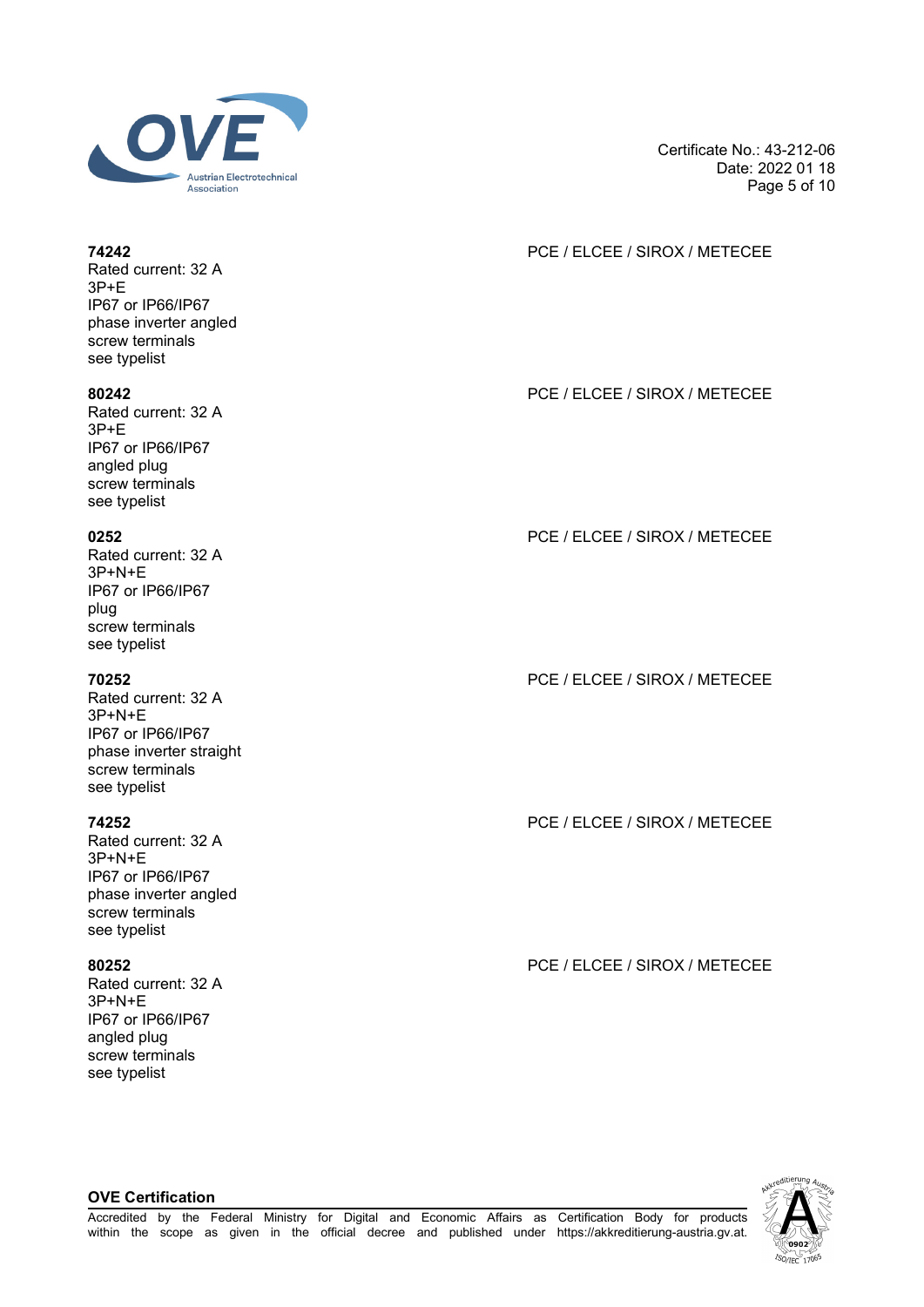

Rated current: 32 A 2P+E IP44 or IP44/IP54 plug screwless terminals see typelist

Rated current: 32 A 2P+E IP44 or IP44/IP54 angled plug screwless terminals see typelist

Rated current: 32 A 3P+E IP44 or IP44/IP54 plug screwless terminals see typelist

Rated current: 32 A 3P+E IP44 or IP44/IP54 angled plug screwless terminals see typelist

Rated current: 32 A 3P+N+E IP44 or IP44/IP54 plug screwless terminals see typelist

**OVE Certification**

Rated current: 32 A 3P+N+E IP44 or IP44/IP54 phase inverter straight screw and screwless terminals see typelist

Certificate No.: 43-212-06 Date: 2022 01 18 Page 6 of 10

### **023TT** PCE / ELCEE / SIROX / METECEE

**8023TT** PCE / ELCEE / SIROX / METECEE

## **024TT** PCE / ELCEE / SIROX / METECEE

**8024TT** PCE / ELCEE / SIROX / METECEE

**025TT** PCE / ELCEE / SIROX / METECEE

**7025TT** PCE / ELCEE / SIROX / METECEE

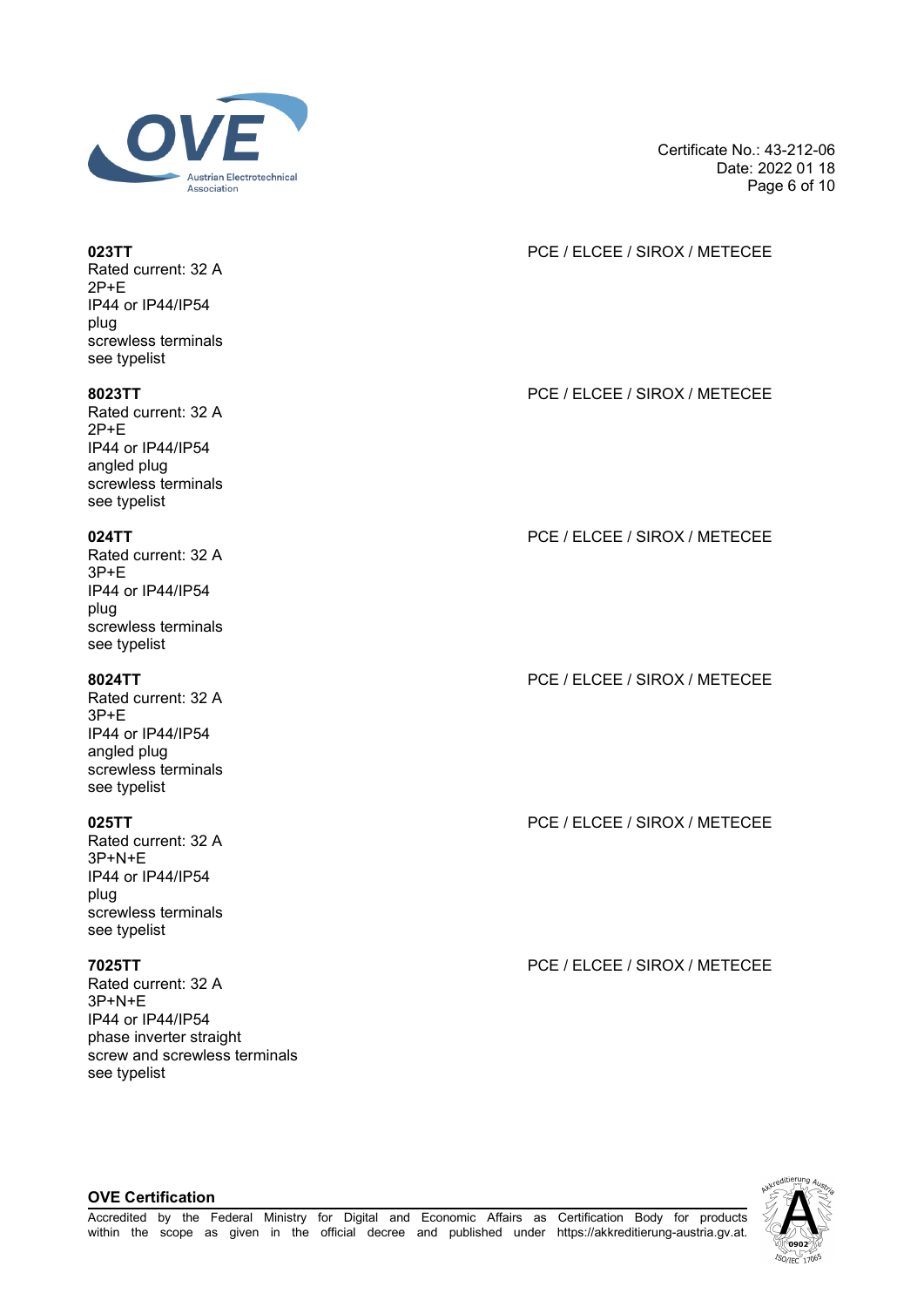

Rated current: 32 A 3P+N+E IP44 or IP44/IP54 phase inverter angled screw and screwless terminals see typelist

Rated current: 32 A 3P+N+E IP44 or IP44/IP54 angled plug screwless terminals see typelist

Rated current: 32 A 2P+E IP67 or IP66/IP67 plug screwless terminals see typelist

Rated current: 32 A 2P+E IP67 or IP66/IP67 angled plug screwless terminals see typelist

Rated current: 32 A 3P+E IP67 or IP66/IP67 plug screwless terminals see typelist

Rated current: 32 A 3P+E IP67 or IP66/IP67 angled plug screwless terminals see typelist

**7425TT** PCE / ELCEE / SIROX / METECEE

Certificate No.: 43-212-06

Date: 2022 01 18 Page 7 of 10

**8025TT** PCE / ELCEE / SIROX / METECEE

**0232TT** PCE / ELCEE / SIROX / METECEE

**80232TT** PCE / ELCEE / SIROX / METECEE

**0242TT** PCE / ELCEE / SIROX / METECEE

**80242TT** PCE / ELCEE / SIROX / METECEE

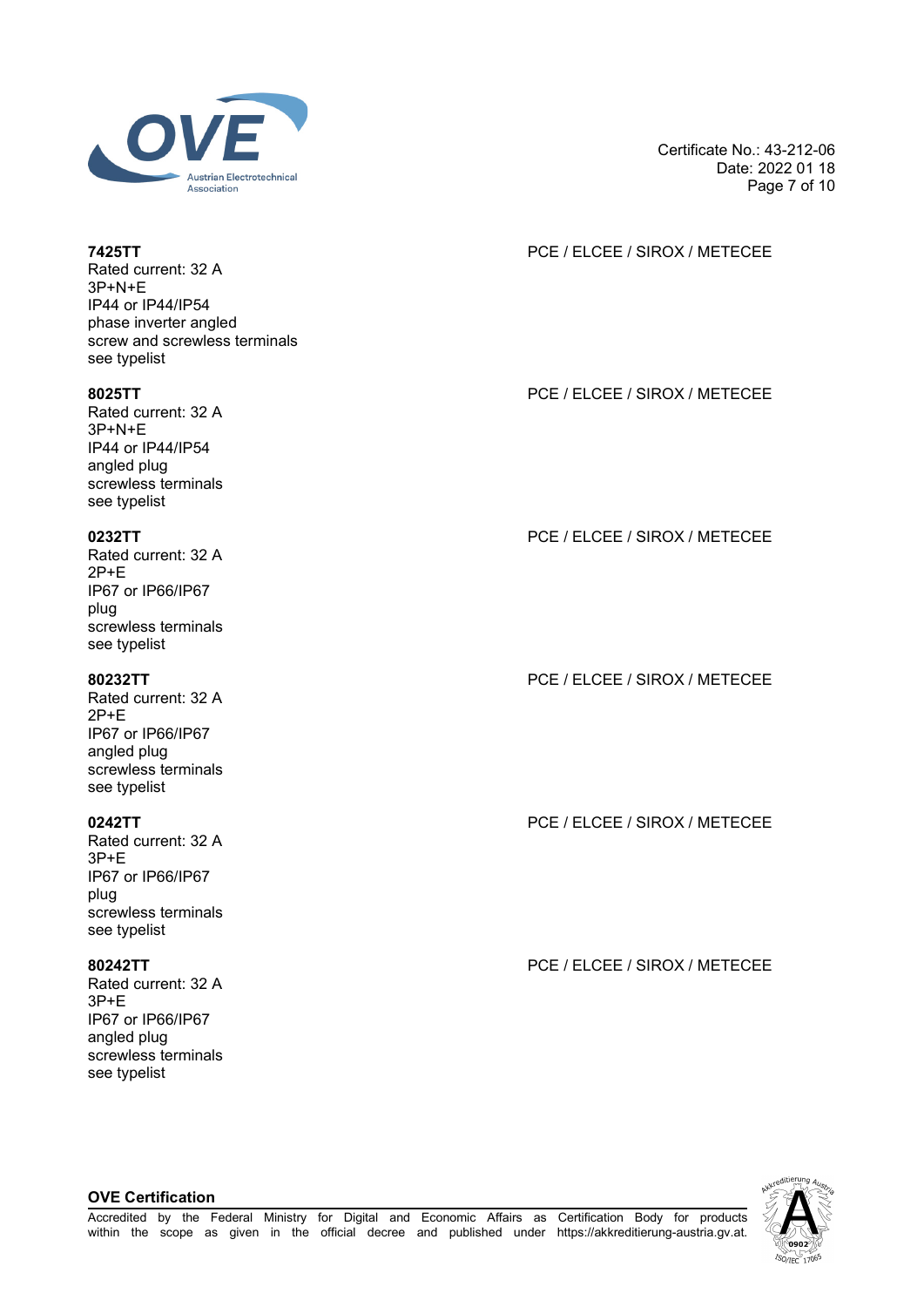

Rated current: 32 A 3P+N+E IP67 or IP66/IP67 plug screwless terminals see typelist

Rated current: 32 A 3P+N+E IP67 or IP66/IP67 phase inverter straight screw and screwless terminals see typelist

Rated current: 32 A 3P+N+E IP67 or IP66/IP67 phase inverter angled screw and screwless terminals see typelist

Rated current: 32 A 3P+N+E IP67 or IP66/IP67 angled plug screwless terminals see typelist

Certificate No.: 43-212-06 Date: 2022 01 18 Page 8 of 10

### **0252TT** PCE / ELCEE / SIROX / METECEE

**70252TT** PCE / ELCEE / SIROX / METECEE

**74252TT** PCE / ELCEE / SIROX / METECEE

**80252TT** PCE / ELCEE / SIROX / METECEE

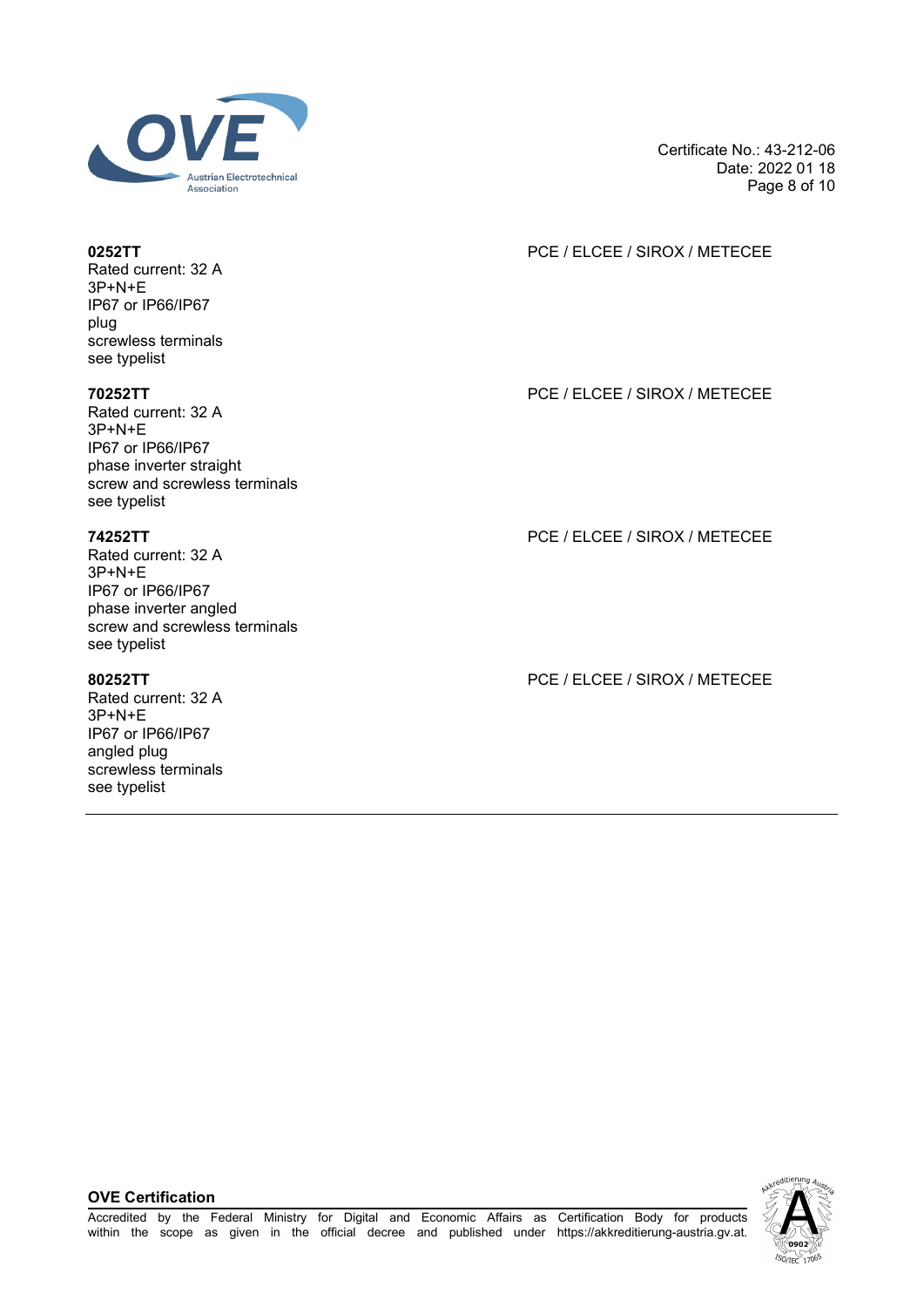

Certificate No.: 43-212-06 Date: 2022 01 18 Page 9 of 10

# **Typelist**

| <b>Type</b>                                                            | <b>Rated current</b><br>A | Earthing<br>contact pos.<br>h | <b>Rated operating</b><br>voltage<br>v  | <b>Frequency</b><br>Hz  | <b>Insulation</b><br>voltage<br>$\mathbf{V}$ |
|------------------------------------------------------------------------|---------------------------|-------------------------------|-----------------------------------------|-------------------------|----------------------------------------------|
| 023<br>8023<br>0232<br>80232                                           | 32                        | $\overline{1}$                | Other ratings                           | Other ratings           | 690                                          |
|                                                                        |                           | $\overline{2}$                | >50                                     | $>300 - 500$            | 690                                          |
|                                                                        |                           | $\overline{3}$                | $>50 - 250$                             | $\overline{DC}$         | 690                                          |
|                                                                        |                           | 4                             | $100 - 130$                             | 50 and 60               | 690                                          |
|                                                                        |                           | $\overline{6}$                | $200 - 250$                             | $50$ and $60$           | 690                                          |
|                                                                        |                           | 7                             | $480 - 500$                             | 50 and 60               | 690                                          |
|                                                                        |                           | $8*$                          | >250                                    | $\overline{DC}$         | 690                                          |
|                                                                        |                           | $\overline{9}$                | $380 - 415$                             | 50 and 60               | 690                                          |
|                                                                        |                           | 10                            | $>50$                                   | $>100 - 300$            | 690                                          |
|                                                                        |                           | 12                            | Supply from an<br>isolating transformer | 50 and 60               | 690                                          |
|                                                                        | 32                        | 1                             | Other ratings                           | Other ratings           | 500*), 690                                   |
|                                                                        |                           | $\overline{2}$                | >50                                     | $>300 - 500$            | $500$ <sup>*</sup> ), 690                    |
| 024                                                                    |                           | $\overline{3}$                | 380<br>440                              | 50<br>60                | 500*), 690                                   |
| 7024*)                                                                 |                           | 4                             | $100 - 130$                             | 50 and 60               | 500*), 690                                   |
| 7424*)                                                                 |                           | $\overline{5}$                | $600 - 690$                             | 50 and 60               | 690                                          |
| 8024                                                                   |                           | $\overline{6}$                | $380 - 415$                             | 50 and 60               | 500*), 690                                   |
| 0242                                                                   |                           | $\overline{7}$                | 480 - 500                               | 50 and 60               | $500*$ ).<br>690                             |
| 70242*)<br>74242*)                                                     |                           | $\overline{9}$                | $\overline{200} - 250$                  | 50 and 60               | $500*)$<br>690                               |
|                                                                        |                           | $\overline{10}$               | $>50$                                   | $>100 - 300$            | $500^*$ ).<br>690                            |
| 80242                                                                  |                           | 11                            | $\sqrt{440} - 460$                      | 60                      | $500*$ ).<br>690                             |
|                                                                        |                           | 12                            | Supply from an<br>isolating transformer | 50 and 60               | 500*), 690                                   |
| 025<br>7025*)<br>7425*)<br>8025<br>0252<br>70252*)<br>74252*)<br>80252 | 32                        | 1                             | Other ratings                           | Other ratings           | $\overline{500^*}$ , 690                     |
|                                                                        |                           | $\overline{2}$                | $>50$                                   | $\overline{>}300 - 500$ | $\overline{500^*}$ , 690                     |
|                                                                        |                           | $\overline{3}$                | 220/380<br>250/440                      | 50<br>60                | $500$ <sup>*</sup> ), 690                    |
|                                                                        |                           | $\overline{\mathbf{4}}$       | $57/100 - 75/130$                       | $50$ and $60$           | 500*), 690                                   |
|                                                                        |                           | 5                             | 347/600 - 400/690                       | 50 and 60               | 690                                          |
|                                                                        |                           | 6                             | 200/346 - 240/415                       | 50 and 60               | $500^*$ ), 690                               |
|                                                                        |                           | 7                             | 277/480 - 288/500                       | 50 and 60               | 500*), 690                                   |
|                                                                        |                           | $\overline{9}$                | 120/208 - 144/250                       | 50 and 60               | 500*), 690                                   |
|                                                                        |                           | $\overline{10}$               | $>50$                                   | $\sqrt{2100} - 300$     | $500^*$ ),<br>690                            |
|                                                                        |                           | $\overline{11}$               | $250/440 - 265/460$                     | 60                      | $\overline{500^*}$ , 690                     |
|                                                                        |                           | 12                            | Supply from an<br>isolating transformer | 50 and 60               | $500$ <sup>*</sup> ), 690                    |

\*) 7024, 7025, 7424, 7425, 70242, 70252, 74242, 74252, with insulation voltage 500 V